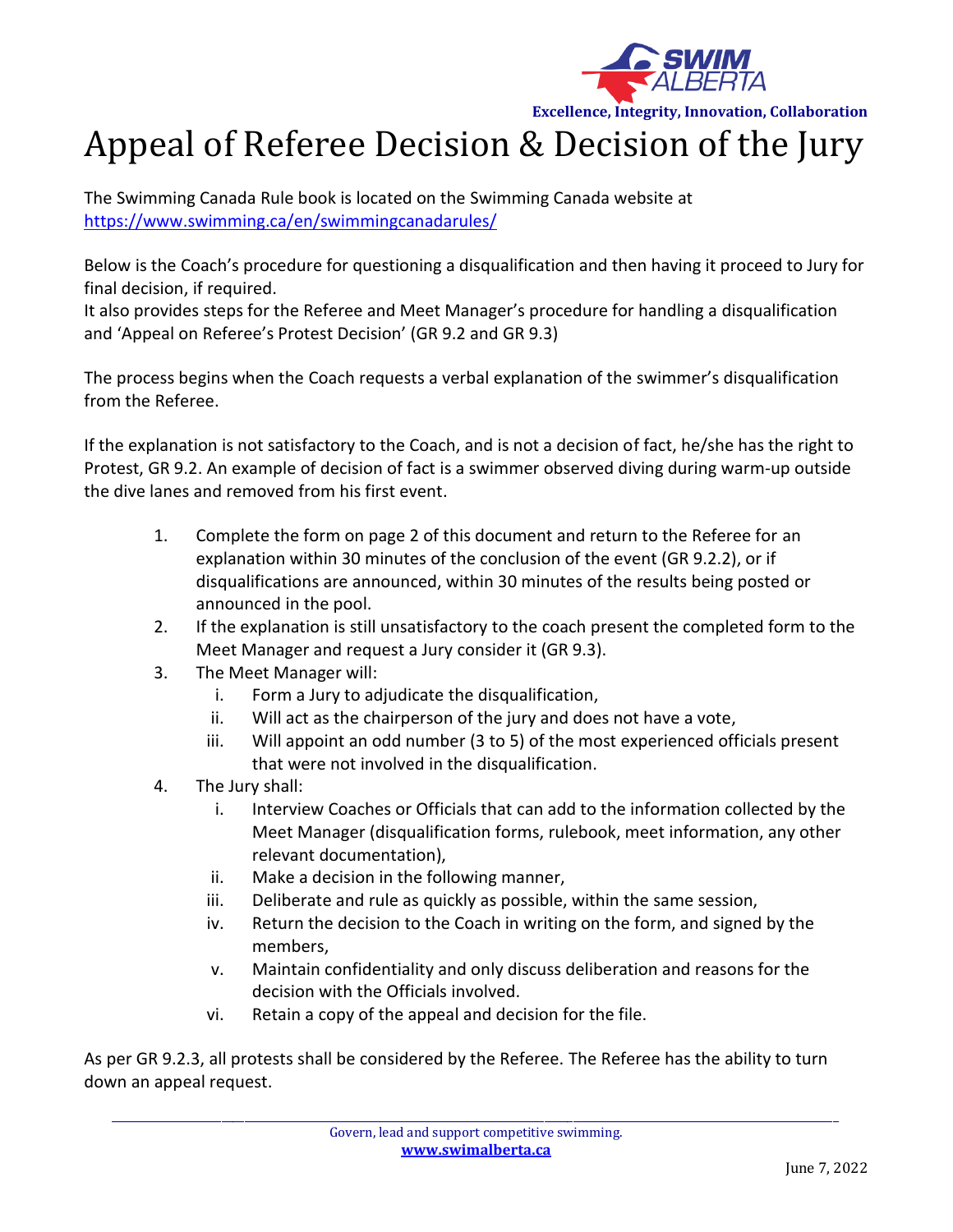

**Excellence, Integrity, Innovation, Collaboration** 

**Appeal of Referee Decision** 

| Completed by Coach.                                                              |  |  |
|----------------------------------------------------------------------------------|--|--|
|                                                                                  |  |  |
| Athlete's Name: ___________________________Club:________________________________ |  |  |
| Details of Protest:                                                              |  |  |
|                                                                                  |  |  |
|                                                                                  |  |  |
|                                                                                  |  |  |
|                                                                                  |  |  |
|                                                                                  |  |  |
|                                                                                  |  |  |
|                                                                                  |  |  |
|                                                                                  |  |  |
|                                                                                  |  |  |
|                                                                                  |  |  |
|                                                                                  |  |  |
|                                                                                  |  |  |
|                                                                                  |  |  |
|                                                                                  |  |  |
|                                                                                  |  |  |
|                                                                                  |  |  |
|                                                                                  |  |  |